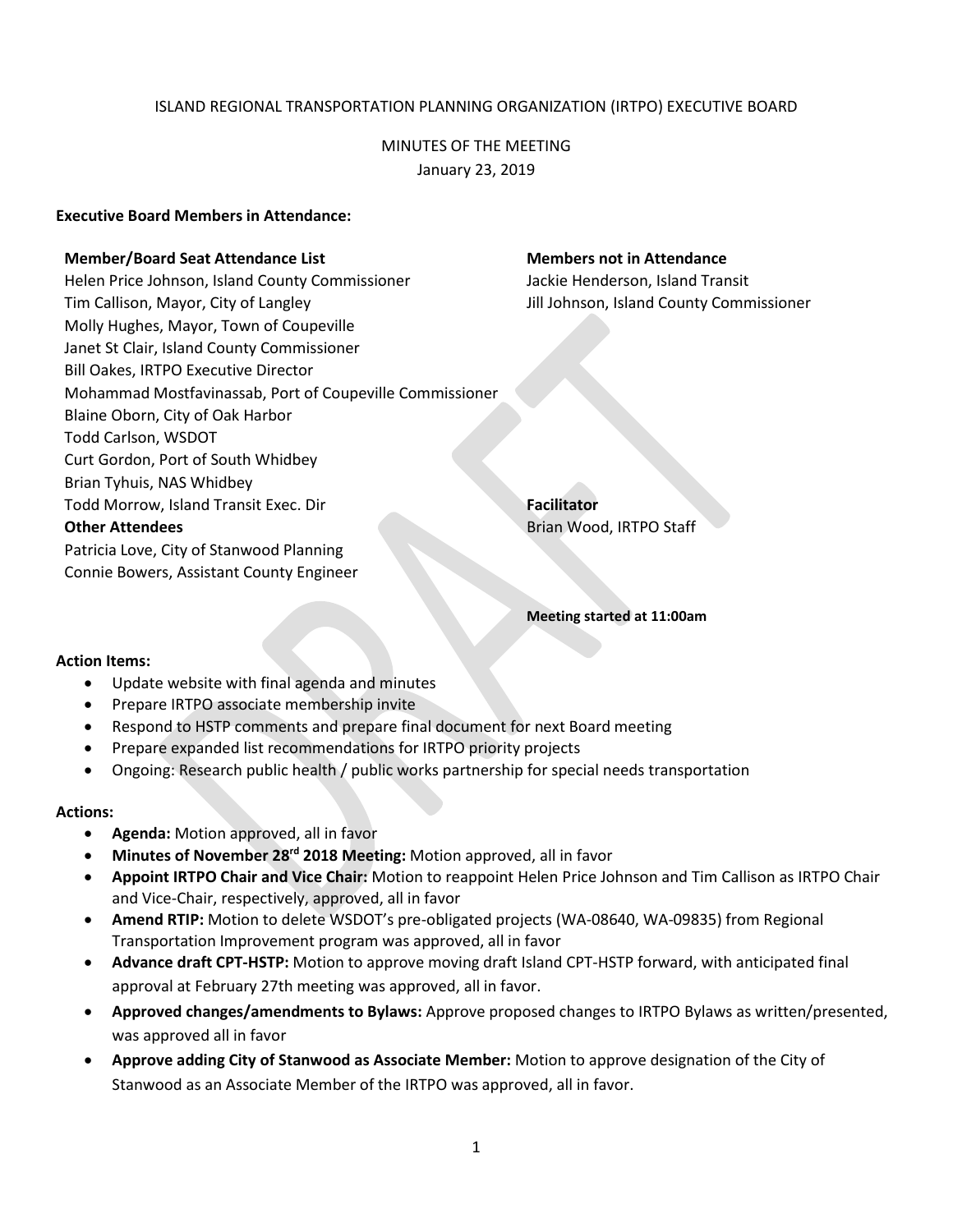# **Deletion of Pre-Obligated WSDOT Projects**

- EB was notified that WSDOT obligated two projects in October of 2018 that appear on the IRTPO 2019 Regional TIP. The projects were left on the RTIP as a precaution in case the 2018 obligation fell through. As these projects are now funded, it was recommended that the EB take action to delete these projects:
	- o STIP ID WA-08640 (PIN 102026K): SR 20/Deception Pass Bridge Painting
	- o STIP ID WA-09835 (PIN 102026L): SR 20/Deception Pass & Canoe Pass Bridges Special Bridge Repair

# **2019 IRTPO Chair Nominations/Selection**

- EB was informed that it was time for nominations and selection of the IRTPO Chair and Vice Chair for 2019.
- There was a recommendation that the current leads continue in their roles. Helen Price Johnson was nominated for Chair and Tim Callison for Vice Chair

# **Island HSTP Draft**

- A presentation was made to highlight elements of the draft IRTPO Coordinated Public Transit Human Services Transportation Plan. It was recommended that the EB move the draft forward for public comment and consider action on a final draft at their February 27<sup>th</sup> meeting.
- An overview of the planning process, and decision making work by the EB was given including the EB's ranking of Consolidated Grant Projects in October 2018. It was emphasized that the plan did not create primary policy for the IRTPO or require the organization to complete a set of projects. The timeline for plan adoption is tightly tied to the Consolidated Grant process, to which local sponsors have applied for \$7.6M in funding. The following items were given particular attention given their "recommendation" nature:
	- $\circ$  In 2019 Transportation Equity Committee could use its two meetings to consider:
		- **Looking at ways to leverage existing resources**
		- Expanding Transportation Equity Network (TEN) to include more end-users
		- **Setting benchmarks for measuring coordination achievements**
	- o Explore a set of potential projects:
		- Work with partners to collect more information about who needs transportation services
		- **Consider developing map data at census block level**
		- **Develop more specific origin/destination mapping through coordination with a range of service** providers
		- **Evaluate outreach gaps**
		- Employ non-traditional outreach methods to connect with underrepresented individuals and communities
		- Use target outreach and analysis of trip origins/destination data to determine:
			- Existing infrastructure challenges for vulnerable populations
			- Potential infrastructure improvement for first/last mile connections
		- **Bring partners and system users together to discuss special needs transportation concerns with** topics such as:
			- Creative funding, innovative programs, grant writing, public engagement campaigns
		- Look at ways to support local non-profits for:
			- Identifying competitive projects
			- Completing grant applications
			- Following awarded grant requirements
		- Look at train the trainers opportunities for service providers to: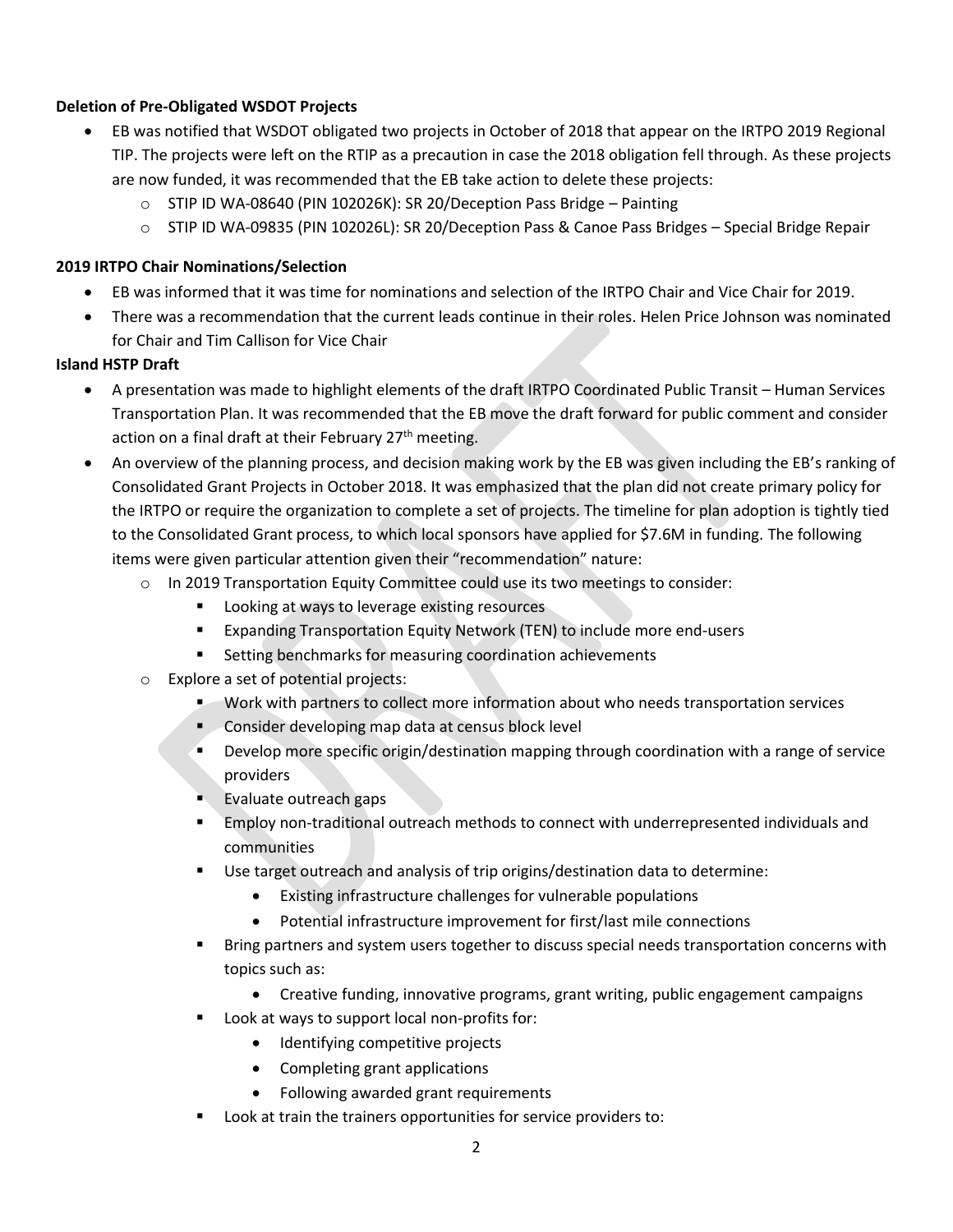- Expose providers to range of transportation options available to their clients
- Help providers show client how to access services
- Work with veteran's services coordinators to expand regional understanding of barriers and opportunities for veteran transportation.

# **Bylaws Revisions and Amendments**

• The EB was asked to consider approval for a number of Bylaws changes/amendments:

#### Article III Membership

- Amended 3.1 Included City of Stanwood as an Associate Member of the Executive Board
- Amended 3.3 Clarified non-voting member positions (associate and ex-officio)
- Added 3.3.1 Defined associate membership (includes NAS Whidbey)
- Added 3.3.2 Separated ex-officio members from associate

# Article VI IRTPO Technical Advisory Committee

- Amended Title Transportation Advisory Committee
- Amended 6.1 Updated TAC description
	- i. Moved voting to separate section
	- ii. Clarified position based TAC membership and representatives approval
	- iii. Increased TAC positions by 1 (Scenic Isle Way manager position)
	- Added 6..4 Scoring and Voting
		- i. Added email voting and scoring
		- ii. Clarified TAC member voting restrictions
		- iii. Clarified port representation

# Article VII Transportation Equity Committee

Added Title Transportation Equity Committee Added 7.1 Description and member approval procedure (18 categories) Added 7.2 Scoring and voting Added 7.3 Quorum (9) Added 7.4 Meeting administration procedures Added 7.5 Meeting schedule **Generally** mirrors TAC

## Appendix A TAC Members

| Updated Beverly Mesa Zendt - Island County Planning           |
|---------------------------------------------------------------|
| Members Stan Reeves - Port of SW                              |
| Chris Michalopoulos - Port of Coupeville                      |
| <b>Added Position</b> Scenic Isle Way Manager (Sherrye Wyatt) |

## Appendix B TEC Members

Attached TEC list Listed categories, votes per category, names of current representatives Added Category End-user category added with up to 5 votes – Kristopher Niehouse

# **City of Stanwood – Potential IRTPO Associate Member Invitation**

• Although the Bylaws change approval authorized the City of Stanwood to be an Associate Member of the IRTPO the EB wanted to take formal action to include the Stanwood in recognition of the important step represented by this occasion.